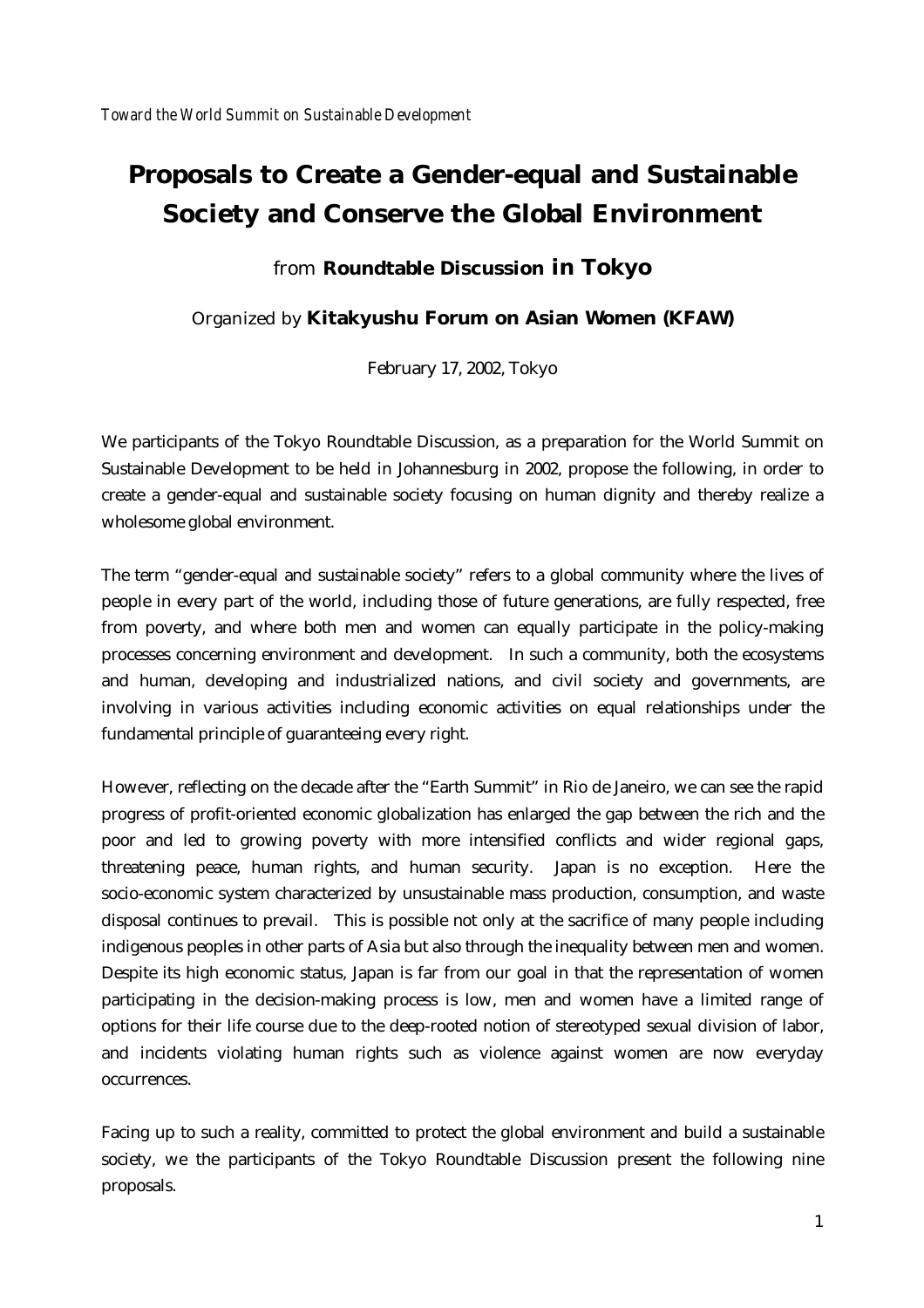**We call on international organizations, every national government, especially the Japanese government, together with actors of civil society to agree on the following proposals and implement them:** 

# **I. Conserving the global environment and building a gender equal and sustainable society**

- 1. The human rights of all men and women should be guaranteed to create a gender-equal and sustainable society respecting the lives of living things. The concept of human rights embodies reproductive and sexual health/rights, and the rights of men and women to have equal access to land and other natural resources.
- 2. In view of protecting the lives of present and future generations, governments are urged to reduce the use of fossil fuels and nuclear energy, eventually ban them while developing renewable energy sources such as natural energy and shift to policies to promote their use.
- 3. Governments and NGO's should explicitly address the reassessment of the unsustainable economy and society founded on mass production, consumption, and waste disposals, as well as actions undertaken to build a sustainable society
- 4. Governments should recognize the importance of economic and non-economic activities led by civil society for building a sustainable society, give financial assistance and also integrate those activities into their policies.

### **II. Eliminating poverty and the negative effects of economic globalization**

- 1. Governmental leaders of each nation, who are gravely concerned about the extremely harmful impacts on people's lives and the health of global environment, should publicly announce at the Johannesburg Summit their commitments to fundamentally transform the adverse trends caused by a rapid progress of profit-oriented globalization of the economy during the decade after the Rio Summit, such as an enlarging gap between the rich and the poor, a sharp increase in the poor population, and aggravating environmental degeneration.
- 2. We make the following suggestions for each specific issue.
	- 1) Understanding that the profit-oriented globalization of the economy has triggered the collapse of the existing social security and has put the socially disadvantaged including women in further difficulties, governments should encourage active individuals and groups to develop and adopt global safety networks for human security based on equality between men and women and give financial assistance to such efforts.
	- 2) In line with the progress of economic globalization and deregulation, water and other resources essential to maintain life are being privatized, which in turn has become a greater burden on the socially disadvantaged. Therefore, governments should recognize water, forests and other resources as public goods and manage them from the viewpoint of protecting nature.
	- 3) Speculative international exchange transactions have accelerated the destabilization of the economy, made people's lives more unstable, and furthermore brought about the inequality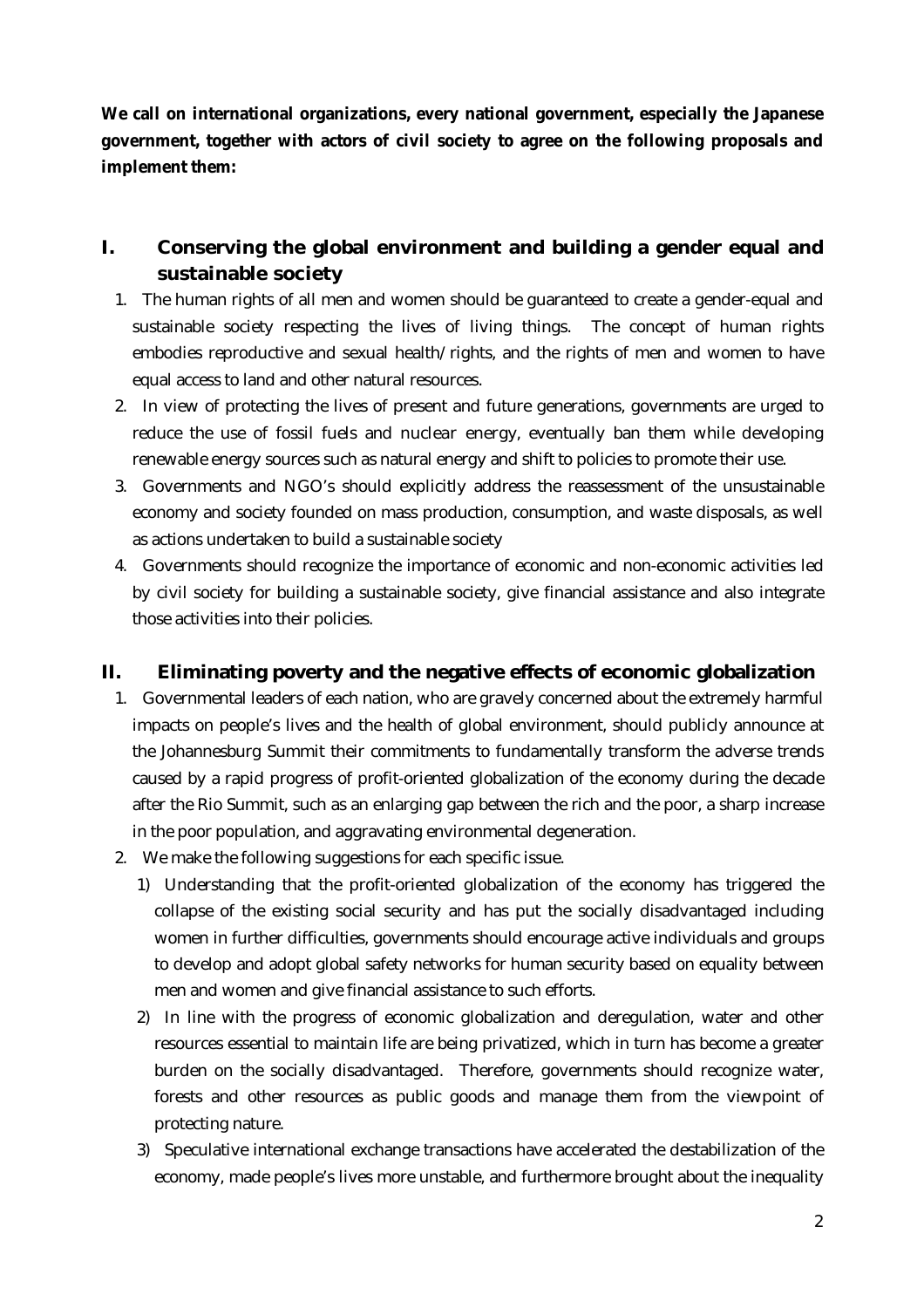between men and women. To restrain such trends, governments should introduce the system of Tobin tax and make it effective immediately.

- 4) Opposing to those multinational corporations whose goal is to gain the greatest possible profit, governments should promote and support the economic activities of cooperatives, mutual aid associations, and NPO's and NGO's, such as microcredit and local currency, which are grounded in partnerships among people and conducive to achieving gender equality.
- 5) Subsistence in food production in developing nations is at a risk because of SAP (Structural Adjustment Programs) and the luxurious food demand by industrialized nations. Moreover, excessive food import by industrialized nations is endangering food security. As one solution to deal with this situation, governments should promote local production and consumption, while banning the production and import of genetically modified food in order to secure food safety.
- 6) The acquisition of intellectual property of seeds by multinational corporations is threatening the subsistence agriculture of the poor in developing nations as well as biodiversity. Respecting the knowledge and wisdom inherited by people in developing nations, especially women and indigenous peoples, over generations, governments should revise WTO's TRIPS (Agreement on Trade-Related Aspects of Intellectual Property Rights) so as to guarantee their traditional skills and knowledge about seeds as intellectual property.

# **III. Promoting the equal participation of women and men in planning, policy-making, and management of the global environmental conservation**

- 1. In order to achieve equality between men and women in the decision-making processes at all national and international levels, governmental leaders of every nation should designate action plans to set the sex ratio of decision makers at 50 to 50 and implement them by 2015.
- 2. Governments should adopt affirmative action programs in order to ensure the participation of those who have socially limited opportunities to have their voice, including women.
- 3. Governments should recognize NGO's and citizens as equal partners and offer them more opportunities to officially voice their opinions as well as establish a system where their views are reflected in policy making.
- 4. Valuing the experience and intuition of women engaged in science technology in the field; establish a system to reflect them on decision-making.
- 5. Disseminate substantial information required for participating in decision-making and guarantee the equal access of men and women to information.
- 6. To improve women's capabilities in planning, decision-making, and implementation, promote and support educational and training programs.
- 7. Transform the decision-making mechanism from the existing exclusively centralized one into a multi-dimensional and widely participatory one.
- 8. Respect voluntary decision-making in local communities and share innovative activities for building a sustainable society.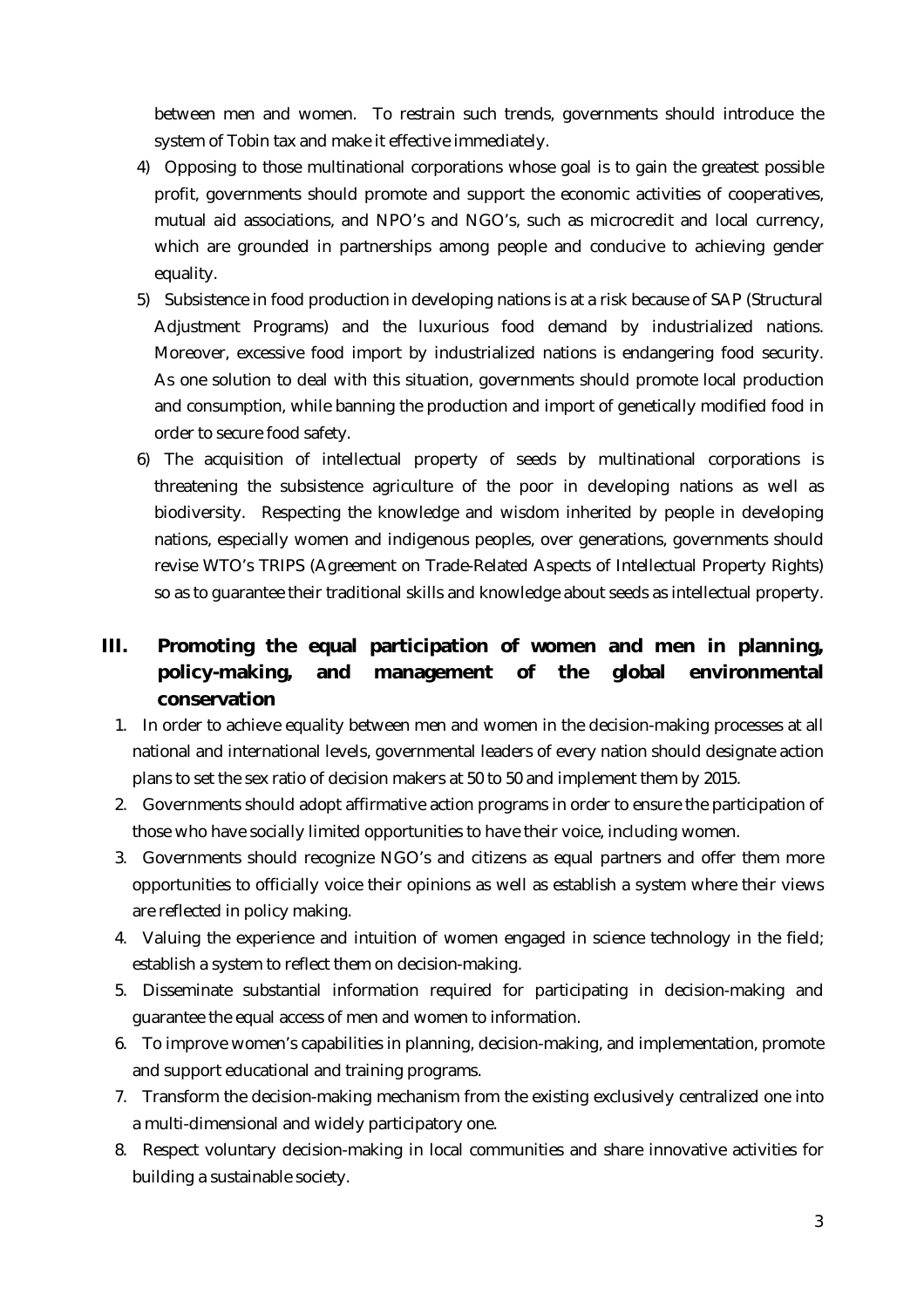9. Recognizing that women are playing a significant role as major agricultural producers, further affirmative policies to enable them to participate in various decision-making occasions related to agriculture and rural communities.

# **IV. Achieving equality between women and men through women's economic empowerment and thereby creating a sustainable society**

- 1. Governments, employers, and trade unions should set up the legal framework to guarantee every right of men and women workers, both regular and non-regular, and to achieve equal treatment, equal pay for equal work, and reduction of working hours.
- 2. Review the present social security system, which limits women's paid work, and adopt an individual-based, sex-neutral tax and pension system.
- 3. In working for building a sustainable society, make sure that women are not the only ones to be responsible for unpaid work.
- 4. Promote effective policies to enable men and women to equally share paid and unpaid work together and manage both family responsibilities and individual career.
- 5. Employ more women as managers of natural resources such as forestry, so as to promote women's economic independence.
- 6. Through the introduction of microfinance and support for entrepreneurs, advance programs, which realize both environmental conservation and women's economic independence.

## **V. Protecting the lives of present and future generations**

- 1. In the past decade after the Rio Summit, more evidence points to the scientific view that endocrine disrupters have serious impacts on people's, especially women's reproductive health. Accordingly, ban the production, use, and disposal of products containing endocrine disrupters, highlighting the importance of the reproductive health of parent generations for protecting the lives of future generations.
- 2. Make public all the information regarding the impact of natural and social phenomena on the health of girl children, girls, and mother's body as a key element for the earth's future, promote educational programs needed to understand those impacts, and take necessary actions. From social, educational, and political perspectives assess the recognition on the importance of maternal health among other things and work on the necessary policies and programs including training of women specialists.

# **VI. Creating a gender equal and sustainable society through education and information access**

- 1. To deepen the understanding for the value of life, advance environmental education at school, home, as well as in lifelong education. Through environmental education, raise people's awareness that human activities tend to destroy environment and that equality between men and women is crucial to creating a sustainable society; and empower them to be able to understand diverse problems on a global scale and solve them.
- 2. Reflecting women's significant influences at home and in local communities, increase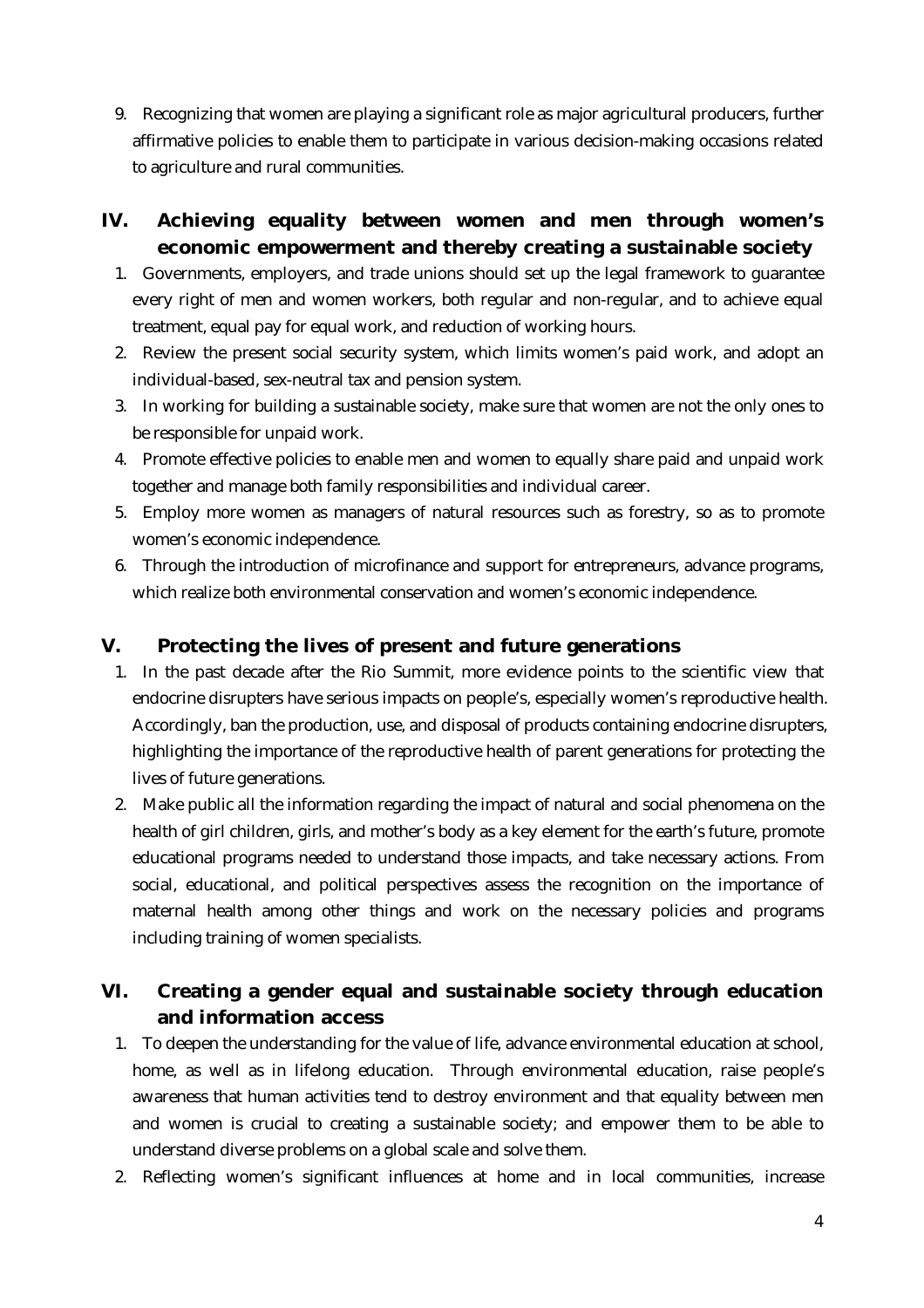women's access to information on creating a sustainable society and provide more opportunities for training, so that women can actively function as environmental educators.

3. As a part of efforts for creating a sustainable society, promote gender education to reconsider the fixed division of labor between sexes, so that people would understand the important roles the media plays and simultaneously nurture the ability to criticize it.

#### **VII. Mitigating the damage caused by conflicts and disasters**

- 1. Men and women suffer differently from the damages caused by natural disasters, which are frequently linked to human factors, and their needs at the time of emergencies also differ. In addition, women are more vulnerable to sexual harassment and other forms of abuse. To cope with this situation, conduct research on the effects of disasters on people's life and health, taking into account the differences of sex, age, and contexts and adopt necessary measures.
- 2. Considering the gender-specific emergence of PTSD (post-traumatic stress disorders) resulting from disasters, conduct research from gender perspectives on the long-term effects on mental, physical, and social health and take necessary steps.
- 3. Increase the participation of women, including girls, in the recovery efforts from conflicts and disasters, and provide and support the necessary education and training programs.

## **VIII. Achieving the gender issues in conserving environment and creating a sustainable society**

- 1. Governments of each nation are urged to check the achievements made in gender mainstreaming as specified in international agreements that have been adopted by the UN and other concerned agencies, publicly report the result, and make a commitment to carry out those agreements by setting a time limit.
- 2. As one index for assessing and monitoring the progress of "Agenda 21" and other international action plans, governments, international agencies, and grant organizations should develop the concept of Global Gender Initiative (GGI[\)1](#page-4-0) and finance it.
- 3. To further gender mainstreaming in building a sustainable society, promote citizens' networking and financially support it.
- 4. To build a sustainable economy and society, review the budget of central and local governments from gender perspectives.
- 5. Recognizing that terrors, conflicts, political instability, violence of human rights, and environmental degradation are threatening the security of people in developing countries, especially that of women, industrialized nations should make commitments to improve the financial assistance extended to developing nations in terms of quality and quantity, by writing off the debts incurred by the most heavily indebted nations, doubling the amount of ODA and other viable methods. To ensure that this budget is allotted to this specific purpose, introduce such policies as debt-for-sustainability swa[p2.](#page-4-1)

 $\overline{a}$ 

<span id="page-4-0"></span><sup>1</sup> See the appendix.

<span id="page-4-1"></span> $2$  It refers to a project, which writes off the debts of the poorest nations and contributes to building a sustainable society by means of local currency to offset the debt.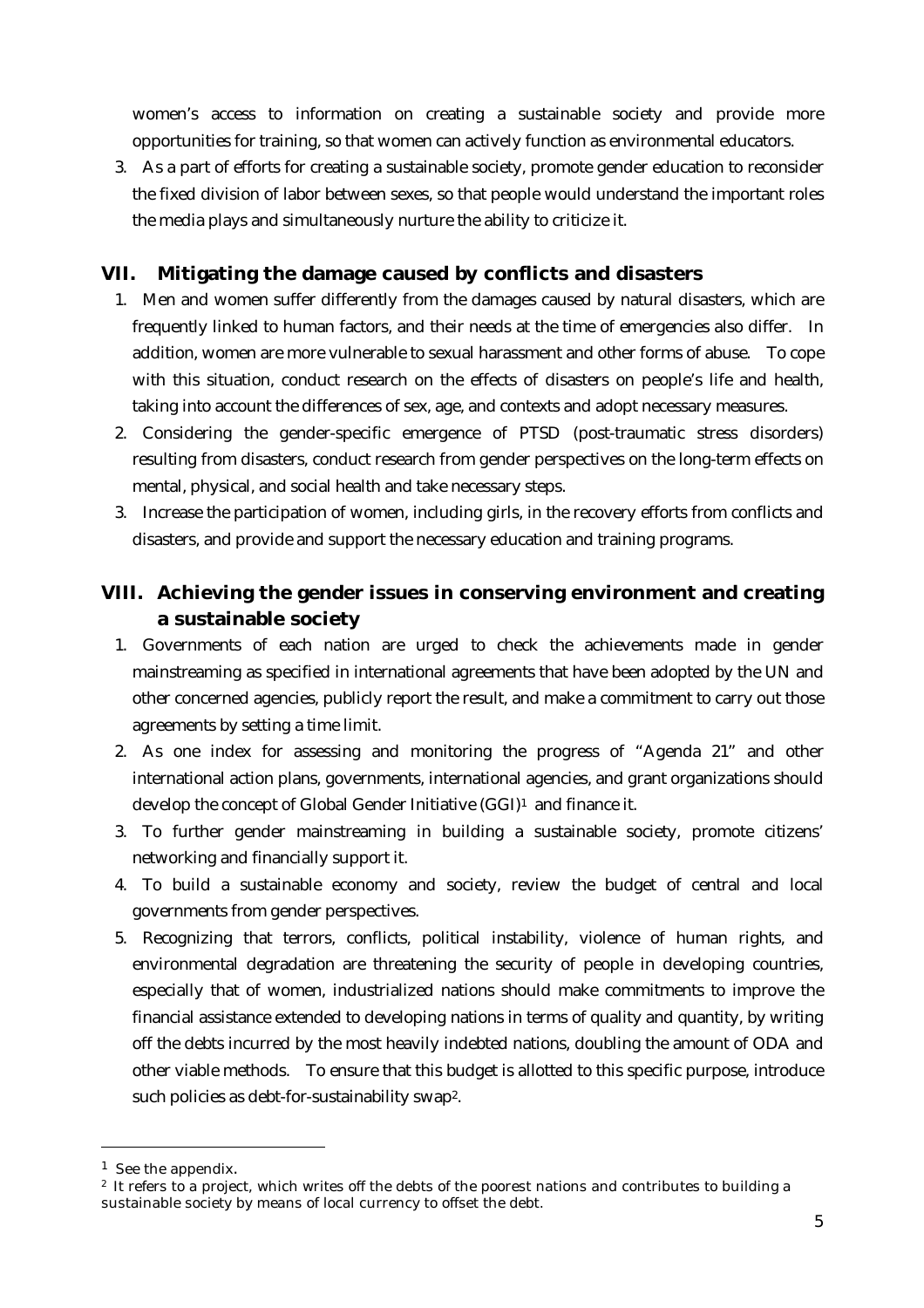#### Appendix

## **A Proposal for Global Gender Initiative (GGI)**

- 1. Objectives: To contribute to mainstreaming of gender perspectives through monitoring the implementation of various global commitments, including Agenda 21 and publicizing the results.
- 2. Who will take the initiatives? A coalition of non-governmental public interest groups of different countries will be formed, which will then conduct the initiatives.
- 3. Outline of the initiatives:
	- 1) To develop indicators to measure gender mainstreaming.
	- 2) To apply them to pilot projects in some countries, to evaluate effectiveness, to feedback and to improve them.
	- 3) To conduct case studies to identify specific issues in different countries by partner organizations.
	- 4) To monitor and evaluate the progress based on regional and global network.

Through these activities, it is hoped that institutionalization of gender mainstreaming will be promoted.

- 4. Financial sources:
	- 1) Voluntary contribution by governments
	- 2) Subsidy from private foundations
	- 3) International organizations such as World Bank and UNDP.

(Proposed by K. Matsushita on February 17, 2002)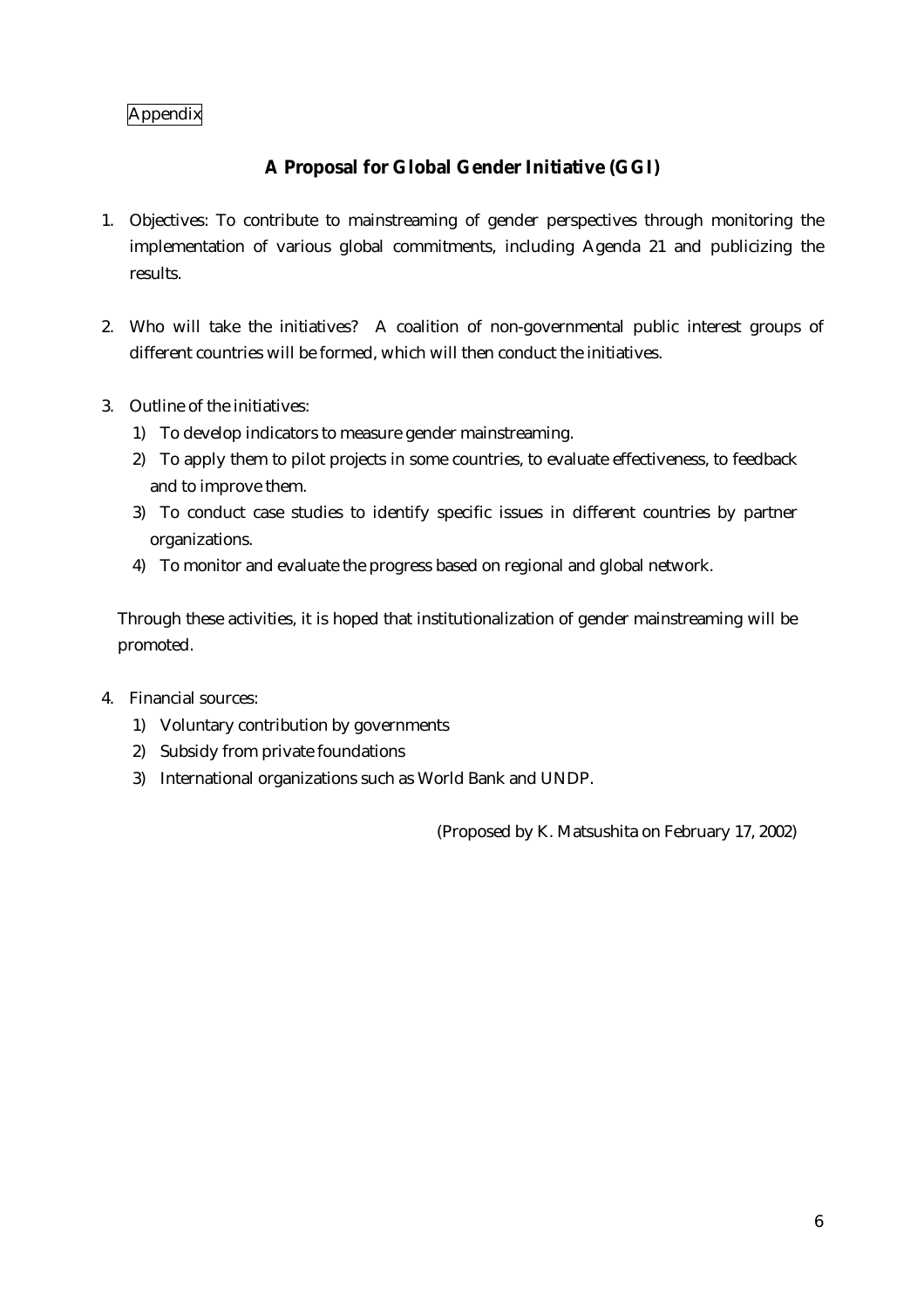#### **LIST OF PARTICIPANTS**

(February 17, 2002 in Tokyo)

AMANO, Reiko President, The NGO LEAGUE to Demand the Review of Public Works Project ASAOKA, Me (President, Kiko Network) AYUKAWA, Yurika (Climate Change Japan Policy Senior Officer, WWF Japan) EJIRI, Mihoko (Representative, Japan Women's Global Environment Network International) FUJII, Ayako (Executive Director, Environmental Co-op Union) HAGIWARA, Natsuko (Vice Director General, Environment and Lifestyle Department, Miyagi Prefectural Government) HANI, Kanta (Board of Director, A SEED JAPAN) HARA, Hiroko (Chair, Kitakyushu Forum on Asian Women) \* <Facilitator> HIRONO, Ryokichi (Professor Emeritus, Seikei University) HIWASA, Nobuko (Secretary General, Consumers Japan) IMAI, Michiko (Director, LE VERSEAU INC.) JOKO, Tosie Member of the Matto City Council KADA, Yukiko (Professor, Kyoto-Seika University/Research Adviser, Lake Biwa Museum) KATAOKA, Eiko (Management Staff, Women's Democratic Club) KAWAMURA, Kenji (NGO staff, Global Environment Information Centre) KIHARA, Chiaki (Staff, Environmental Partnership Office) KISHIGAMI, Michie (Managing Director, ICLEI Japan Office) KITAZAWA, Yoko (Co-chair, Japan Network on Debt & Poverty) MAEDA, Youko (Chair, Policy Committee, Kanagawa Network Movement) MATSUSHITA, Kazuo (Professor, Graduate School of Global Environmental Studies, Kyoto University) MISUMI, Yoshiko (President, Kitakyushu Forum on Asian Women) MOTOYAMA, Hisako (Member of Executive Board, Asia-Japan Women's Resource Center) NAKAMURA, Masako (Chair, Civil Activity For Paper Recycling) NAKASHIMA, Miho (Producer, Television Trust for the Environment Japan Committee) ODA, Yukiko (Senior Researcher, Kitakyushu Forum on Asian Women) OSAWA, Kimiko (Japan's Network for Women and Health) PARK, Hye Sook (Secretary General, Atmosphere Action Network East Japan) SATO, Takako (Counselor, Global Environmental Action) SEKIGUCHI, Etsuko (Steering Committee's Member, Japan Women's Global Environment Network International) SHIMIZU, Megumi (Chairperson, Japan Women's Council) SUZUKI, Ryo (Secretariat General, A SEED JAPAN) TANAKA, Yu (Executive Director, Microcredit Union for Future) UETAKE, Yasuko (Vice-President, Ainu Association of Hokkaido) WAKABAYASHI, Chigako (Board Member, Japan Environmental Education Forum) WATANUKI, Reiko (Science Writer/Chernobyl Health Survey and Health-Care Support for the Victims-Japan Women's Network) YAMAZAKI, Motohiro (Director, Renewable Energy Promoting People's Forum) YAZAMA, Hidejiro (Vice-President, River A.T.T Associate) YOKOTA, Taeko (Chief Officer, Secretariat of the 3<sup>rd</sup> World Water Forum) YUKAWA, Reiko (Chair, Rainbow Network/Board member, FoE JAPAN